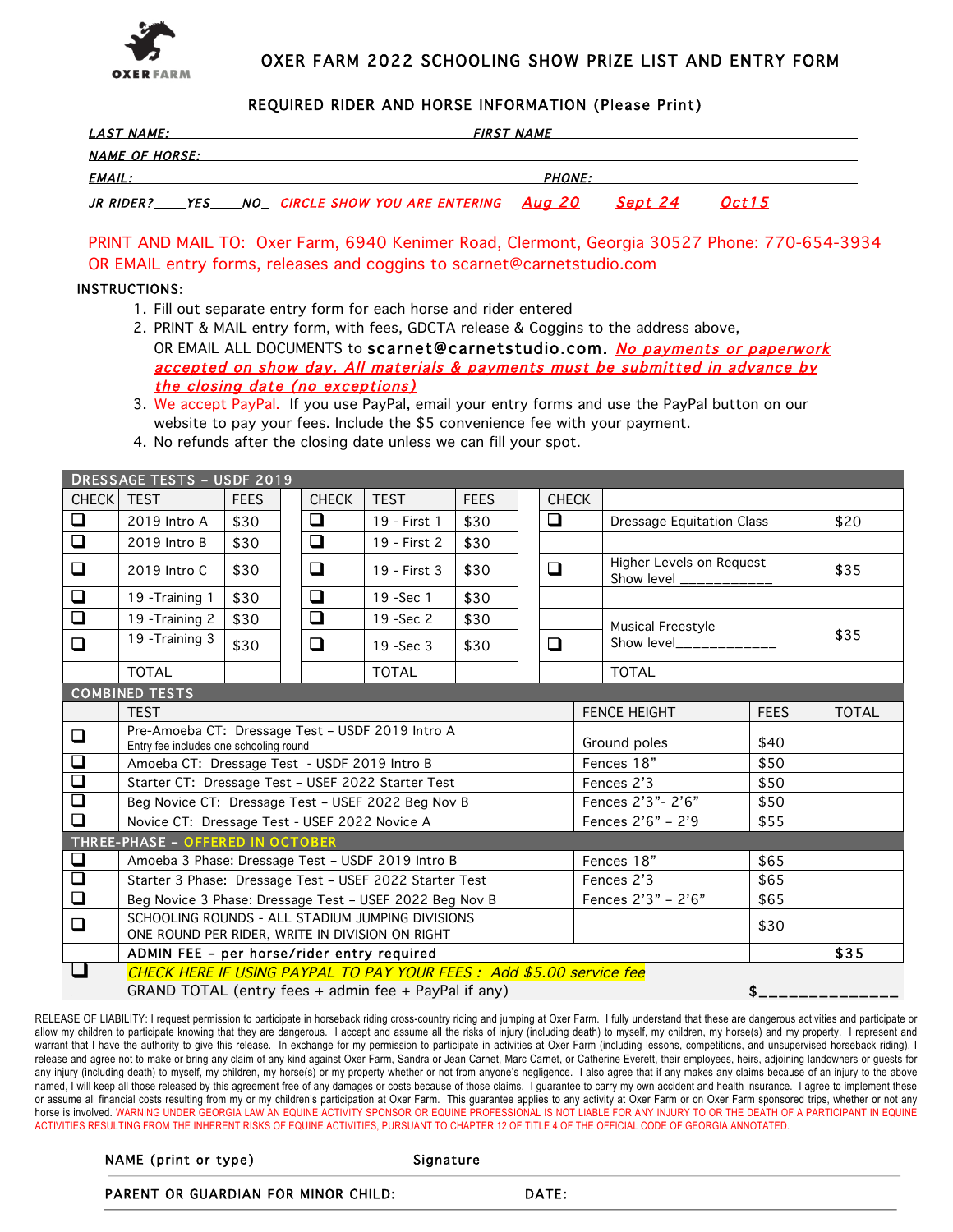

# **GDCTA Hold Harmless Clause**

The undersigned competitor/rider and all signors below hereby (1) agrees to release the management of this show or clinic, their officers, directors, employees, members, or agents, and the owners or managers of the grounds where this event is held, from any loss, damage, liability, or injury arising out of or resulting from this show or clinic or competitors/riders participation therein; (2) agrees to indemnify, hold harmless and defend the Georgia Dressage and Combined Training Association, Inc., the organizer, facility owner, and the management of this show or clinic from and against any and all claims for loss, damage, liability, or injury, however caused, resulting directly or indirectly from competitors/riders entry or participation in this show or clinic or from acts or omissions of competitor/rider or competitor's agents; and (3) acknowledges that activities with and around horses and horse shows or clinics involve inherent risks including but not limited to substantial risk of bodily injury, death, property damage and other dangers including, but not limited to, bodily injury or death resulting from kicks and bites, falling off horse or horse(s) falling on Rider, being dragged by a foot caught in the stirrups, Rider being thrown by horse, equipment failure or collision with horse(s) or vehicles or other inanimate objects, as well as any and all risks of contracting Covid-19. In the event of injury to competitor/rider or to competitor's/rider's animals, permission is hereby granted to management for emergency medical treatment.

Every entry at a Georgia Dressage and Combined Training Association, Inc. (GDCTA) recognized competition or clinic shall constitute an agreement and affirmation that all participants (which include, without limitation, the owner, lessee, trainer, manager, agent, coach, driver, handler, the horse, volunteers and staff), for themselves, their principals, representatives, employees, and agents: (1) shall be subject to the constitution and rules of the GDCTA and the local rules of the competition or clinic; (2) represent that every horse, rider, driver, and handler is eligible as entered; (3) agree to be bound by the constitution and rules of the United States Equestrian Federation (USEF) and of the competition or clinic, and will accept as final the decision of the hearing committee on any question arising under said rules, and agree to hold the competition or clinic, the GDCTA, their officials, directors and employees harmless for any action taken; (4) agree that as a condition of and in consideration of acceptance of entry, they authorize the GDCTA and the competition or clinic management to market, transfer, assign, or otherwise make use of any photographs, likenesses, films, broadcasts, cablecasts, audiotapes, or videotapes taken of the horse(s) and participant(s) while on the grounds, incident to, or in transit between the stabling facility and the event site, in any way they see fit for the promotion, coverage, or benefit of the event, sport, or the GDCTA, without compensation to any of them, so long as the use neither jeopardizes amateur status nor endorses a specific product or service, and hereby expressly and irrevocably waive and release any rights in connection with such use, including any claim to invasion of privacy, right of publicity, or to misappropriation; and (5) agree that they participate voluntarily in the competition or clinic fully aware that horse sports and the competition or clinic involve inherent dangerous risk of serious injury or death, and by participating they expressly assume any and all risks of injury or loss, and they agree to indemnify and hold harmless the GDCTA, the competition or clinic, and the officials, directors, employees, and agents from and against all claims including for any injury or loss suffered during or in connection with the competition or clinic, whether or not such claim, injury, or loss resulted, directly or indirectly, from the negligent acts or omissions of said officials, directors, employees, or agents of the GDCTA, competition or clinic. The construction and application of USEF Rules are governed by laws of the State of New York, and any action instituted against USEF must be filed in New York State, see Article 1502.5.

## **WARNING**

**Under Georgia law, an equine activity sponsor or equine professional is not liable for an injury to or the death of a participant in equine activities resulting from the inherent risks of equine activities, pursuant to Chapter 12 of Title 4 of the Official Code of Georgia Annotated.**

| Signed: (Rider/Driver/Handler) (Mandatory)   |            |
|----------------------------------------------|------------|
| Signed: (Horse Owner/Agent) (Mandatory)      | Date: 2000 |
| (Trainer) (Mandatory)                        | Date: 2000 |
| (Parent/Guardian) (If rider is under age 18) |            |
| (Coach) (If applicable)                      |            |